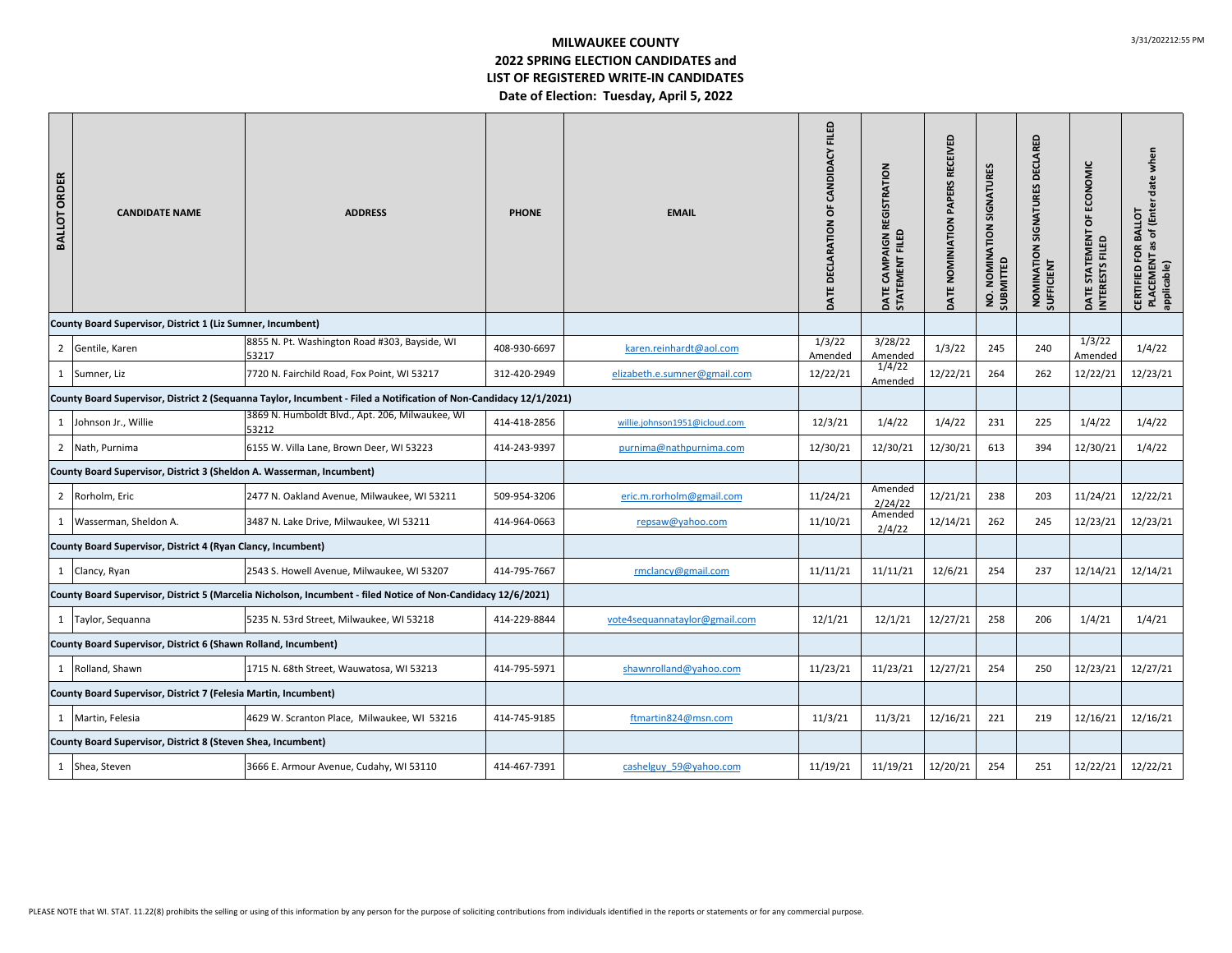## **MILWAUKEE COUNTY2022 SPRING ELECTION CANDIDATES and LIST OF REGISTERED WRITE‐IN CANDIDATES Date of Election: Tuesday, April 5, 2022**

| <b>BALLOT ORDER</b>                                                                                                     | <b>CANDIDATE NAME</b>                                                                                           | <b>ADDRESS</b>                                                                                                             | <b>PHONE</b> | <b>EMAIL</b>                     | FILED<br>DATE DECLARATION OF CANDIDACY | DATE CAMPAIGN REGISTRATION<br>STATEMENT FILED | RECEIVED<br>PAPERS<br>DATE NOMINIATION | NOMINATION SIGNATURES<br>NO. NOMIN<br>SUBMITTED | DECLARED<br>NOMINATION SIGNATURES<br><b>SUFFICIENT</b> | DATE STATEMENT OF ECONOMIC<br><b>INTERESTS</b> | PLACEMENT as of (Enter date when<br>CERTIFIED FOR BALLOT<br>applicable) |
|-------------------------------------------------------------------------------------------------------------------------|-----------------------------------------------------------------------------------------------------------------|----------------------------------------------------------------------------------------------------------------------------|--------------|----------------------------------|----------------------------------------|-----------------------------------------------|----------------------------------------|-------------------------------------------------|--------------------------------------------------------|------------------------------------------------|-------------------------------------------------------------------------|
|                                                                                                                         | County Board Supervisor, District 9 (Patti Logsdon, Incumbent)                                                  |                                                                                                                            |              |                                  |                                        |                                               |                                        |                                                 |                                                        |                                                |                                                                         |
|                                                                                                                         | 2 Logsdon, Patti                                                                                                | 12100 W. Belmar Drive, Frankin, WI 53132                                                                                   | 414-469-4806 | blogsdon@wi.rr.com               | Amended<br>11/29/21                    | Amended<br>11/29/21                           | 12/28/21                               | 303                                             | 296                                                    | 12/28/21                                       | 12/28/21                                                                |
|                                                                                                                         | 1 Schwartz, Donald G.                                                                                           | 5811 S. 121st Street, Hales Corners, WI 53130                                                                              | 414-418-8299 | Friends4DonaldSchwartz@gmail.com | 12/10/21                               | 1/4/22                                        | 1/4/22                                 | 264                                             | 255                                                    | 1/4/22                                         | 1/4/22                                                                  |
|                                                                                                                         |                                                                                                                 | County Board Supervisor, District 10 (Priscilla E. Coggs-Jones, Incumbent - filed Notification of Non-Candidacy 12/3/2021) |              |                                  |                                        |                                               |                                        |                                                 |                                                        |                                                |                                                                         |
|                                                                                                                         | 1 Nicholson, Marcelia                                                                                           | 234 N. Broadway, Milwaukee, WI 53202                                                                                       | 414-439-0505 | marcelia4milwaukee@gmail.com     | 12/6/21                                | 12/27/21                                      | 12/27/21                               | 440                                             | 306                                                    | 12/27/21                                       | 12/27/21                                                                |
| County Board Supervisor, District 11 (Joseph J. Czarnezki, Incumbent - Filed Notification of Non-Candidacy 11/19/2021)  |                                                                                                                 |                                                                                                                            |              |                                  |                                        |                                               |                                        |                                                 |                                                        |                                                |                                                                         |
|                                                                                                                         | 1 Vincent, Kathleen                                                                                             | 6803 W. Grange Avenue, Greendale, WI 53129                                                                                 | 262-225-9433 | yukonlearn2@gmail.com            | 12/8/21                                | 12/8/21                                       | 12/15/21                               | 253                                             | 253                                                    | 12/8/21                                        | 12/15/21                                                                |
|                                                                                                                         |                                                                                                                 | County Board Supervisor, District 12 (Sylvia Ortiz-Velez, Incumbent - Filed Notification of Non-Candidacy 7/7/2021)        |              |                                  |                                        |                                               |                                        |                                                 |                                                        |                                                |                                                                         |
|                                                                                                                         | 1 Martinez, Juan Miguel                                                                                         | 738 S. 29th Street, Milwaukee, WI 53215                                                                                    | 414-292-6448 | jmmartinez4@gmail.com            | 12/6/21                                | 12/6/21                                       | 12/22/21                               | 396                                             | 376                                                    | 12/28/21                                       | 12/28/21                                                                |
|                                                                                                                         | 2 Zepnick, Josh                                                                                                 | 3038 S. 38th Street, Milwaukee, WI 53215                                                                                   | 414-708-9479 | joshuazepnick@gmail.com          | 12/14/21                               | 11/5/21                                       | 12/14/21                               | 231                                             | 230                                                    | 12/14/21                                       | 12/14/21                                                                |
|                                                                                                                         |                                                                                                                 | County Board Supervisor, District 13 (Willie Johnson, Jr., Incumbent - filed Notification of Non-Candidacy 12/3/2021)      |              |                                  |                                        |                                               |                                        |                                                 |                                                        |                                                |                                                                         |
|                                                                                                                         | 1 Coggs-Jones, Priscilla E.                                                                                     | 2224 N. 17th Street, Milwaukee, WI 53205                                                                                   | 414-326-6821 | coggsjones4cnty@gmail.com        | 12/3/21                                | 12/3/21                                       | 1/4/21                                 | 272                                             | 242                                                    | 1/4/22                                         | 1/4/22                                                                  |
|                                                                                                                         |                                                                                                                 | County Board Supervisor, District 14 (Jason Haas, Incumbent - filed Notification of Non-Candidacy 12/16/2021)              |              |                                  |                                        |                                               |                                        |                                                 |                                                        |                                                |                                                                         |
|                                                                                                                         | 1 Zerpa, Dyango Josés                                                                                           | 1336 S. 11th Street, Milwaukee, WI 53204                                                                                   | 414-502-5495 | dyango4milwaukee@gmail.com       | Amended<br>11/18/21                    | Amended<br>11/23/21                           | 12/22/21                               | 214                                             | 212                                                    | 5/4/21                                         | 12/22/21                                                                |
|                                                                                                                         | County Board Supervisor, District 15 (Eddie Cullen, Incumbent - filed Notification of Non-Candidacy 12/23/2021) |                                                                                                                            |              |                                  |                                        |                                               |                                        |                                                 |                                                        |                                                |                                                                         |
|                                                                                                                         | 1 Burgelis, Peter M.                                                                                            | 3818 S. Centennial Cir, Milwaukee, WI 53221                                                                                | 414-979-9150 | peter@peterformke.com            | 12/13/21                               | Amended<br>1/3/22                             | 01/03/22                               | 240                                             | 236                                                    | 12/17/21                                       | 1/3/22                                                                  |
|                                                                                                                         | 2 Weishan Jr., John F.                                                                                          | 2719 S. Cleveland Park Drive, West Allis, WI 53219                                                                         | 414-364-4725 | JohnFWeishan@gmail.com           | 11/23/21                               | 11/29/21                                      | 12/29/21                               | 251                                             | 248                                                    | 12/15/21                                       | 12/29/21                                                                |
| County Board Supervisor, District 16 (John F. Weishan, Jr., Incumbent - filed Notification of Non-Candidacy 12/15/2021) |                                                                                                                 |                                                                                                                            |              |                                  |                                        |                                               |                                        |                                                 |                                                        |                                                |                                                                         |
|                                                                                                                         | 1 Staskunas, Tony                                                                                               | 2010 S. 103rd Court, West Allis, WI 53227                                                                                  | 414-559-8816 | staskunas@sbcglobal.net          | 11/30/21                               | 11/30/21                                      | 12/29/21                               | 225                                             | 222                                                    | 12/29/21                                       | 12/29/21                                                                |